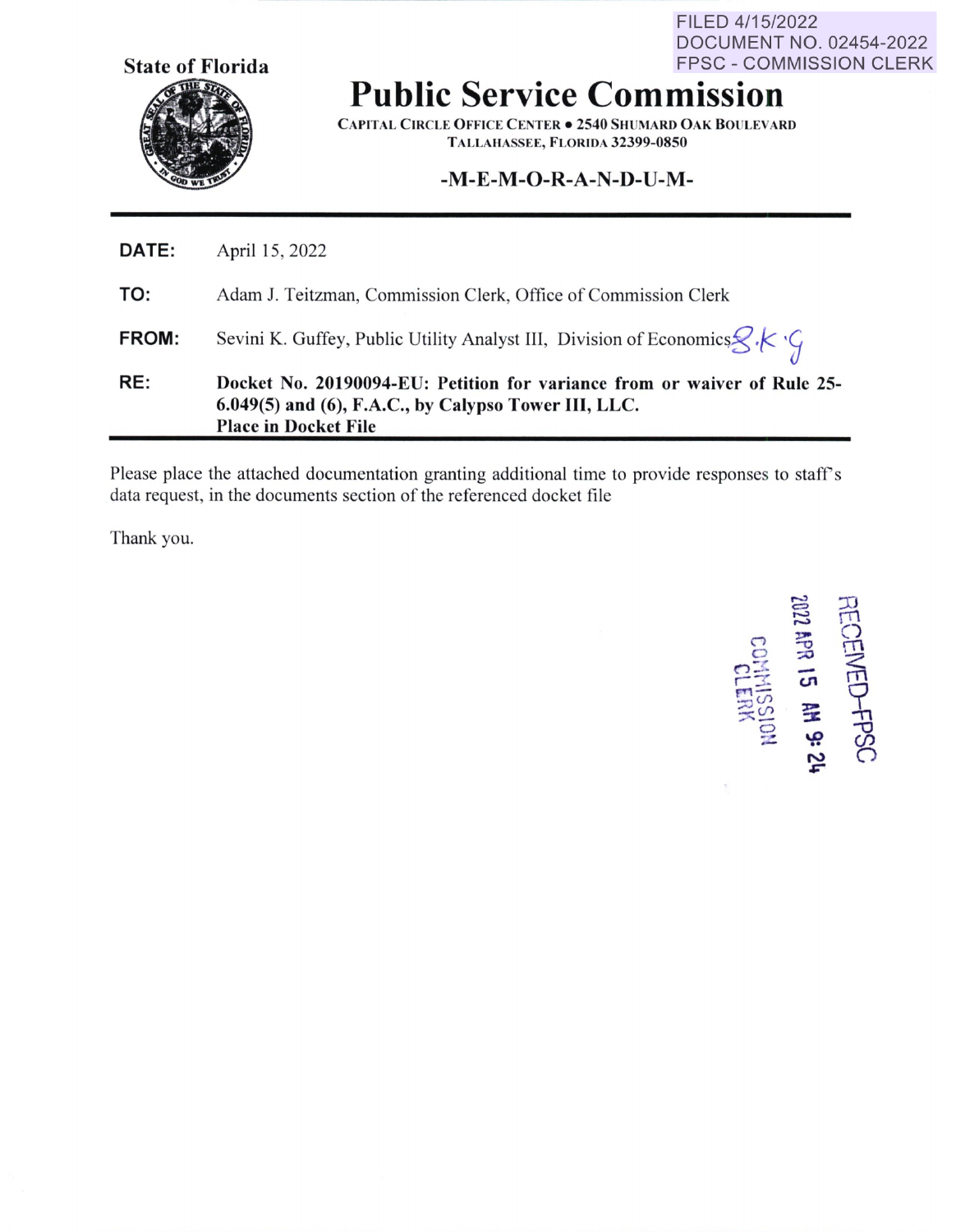## **Sevini Guffey**

**From:** Tripp Coston **Sent: To: Cc:**  Wednesday, April 13, 2022 4:18 PM 'Richard Johnson '; Sevini Guffey Kathryn Cowdery **Subject:** RE: Docket No. 20190094-EU: Petition for variance from or waiver of Rule 25-6.049(5) and (6), F.A.C., by Calypso Tower 111, LLC.

Richard,

Per our conversation, staff agrees to extend the data response date to Tuesday, April 19, 2022.

Regards,

Tripp Coston Economic Supervisor, Economic Impact Florida Public Service Commission 850.413.6814

**From:** Richard Johnson <richard@richardjohnsonlawfirm.com> **Sent:** Wednesday, April 13, 2022 4:13 PM **To:** Sevini Guffey <sguffey@psc.state.fl.us> **Cc:** Tripp Coston <TCoston@PSC.STATE.FL.US>; Kathryn Cowdery <kcowdery@PSC.STATE.FL.US> **Subject:** RE: Docket No. 20190094-EU: Petition for variance from or waiver of Rule 25-6.049(5) and (6), F.A.C., by Calypso Tower 111, LLC.

Kathryn

May I request an extension to Tuesday of next week to file this response. I have been tied up on matters and need a few more days.

Thanks

Rich

## **Richard S. Johnson P.A.**

107 North Partin Drive Niceville, Florida 32578 (850) 279-6868 [telephone) (850) 678-8336 [facsimile) http://www.emeraldcoastattorney.com http://www.alluretitle.com

Allure Title Company \*Specializing in Closing Services\* 107 **N.** Partin Drive